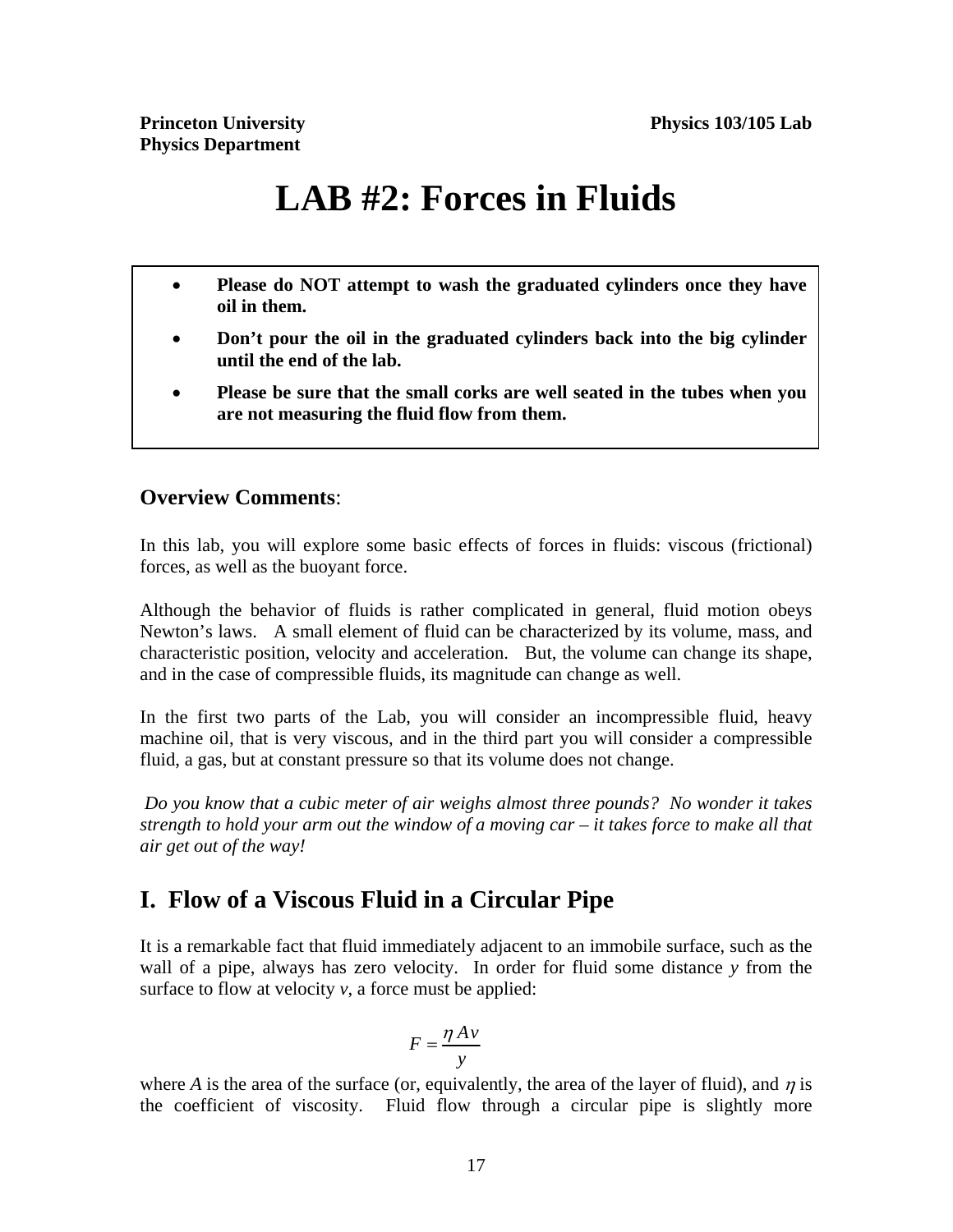complicated. Poiseuille's law states that for a circular pipe of radius *R* and length *L*, the pressure difference  $\Delta P = \Delta F/A$  (where  $A = \pi R^2$ ) between the two ends of the pipe required to maintain an average velocity  $\overline{v}$  is of the fluid flow over the cross section of the pipe is related by

$$
\Delta F = A \Delta P = \frac{4 \eta A' \overline{v}}{R}, \qquad \text{or equivalently,} \qquad Q = A \overline{v} = \frac{\pi R^4 \Delta P}{8 \eta L},
$$

where,  $A' = 2\pi R L$  is the surface area of the pipe, and *Q* is the volume rate of fluid flow. The  $R<sup>4</sup>$  dependence of Q is impressive (and implies that your heart must work very hard to pump blood through your arteries if they ``clog up" even a little).



Figure 1: Apparatus for parts I and II of the Lab. The vertical cylinder is partly filled with oil. It is open to the atmosphere at the top.

#### **Specific Instructions:**

Use the apparatus shown in Figure 1 to test Poiseuille's law and to measure the viscosity of a fluid. The fluid is heavy machine oil, which fills the large vertical cylinder. Its weight produces the pressure at the bottom of the cylinder and, therefore, at one end of the small horizontal tube. The other end of the horizontal tube is at atmospheric pressure. Thus the pressure difference across the length of the small tube is  $\Delta P = \rho g h$ , where *h* is the height of the fluid above the tube.

Find the density of the oil using a scale and a graduated cylinder.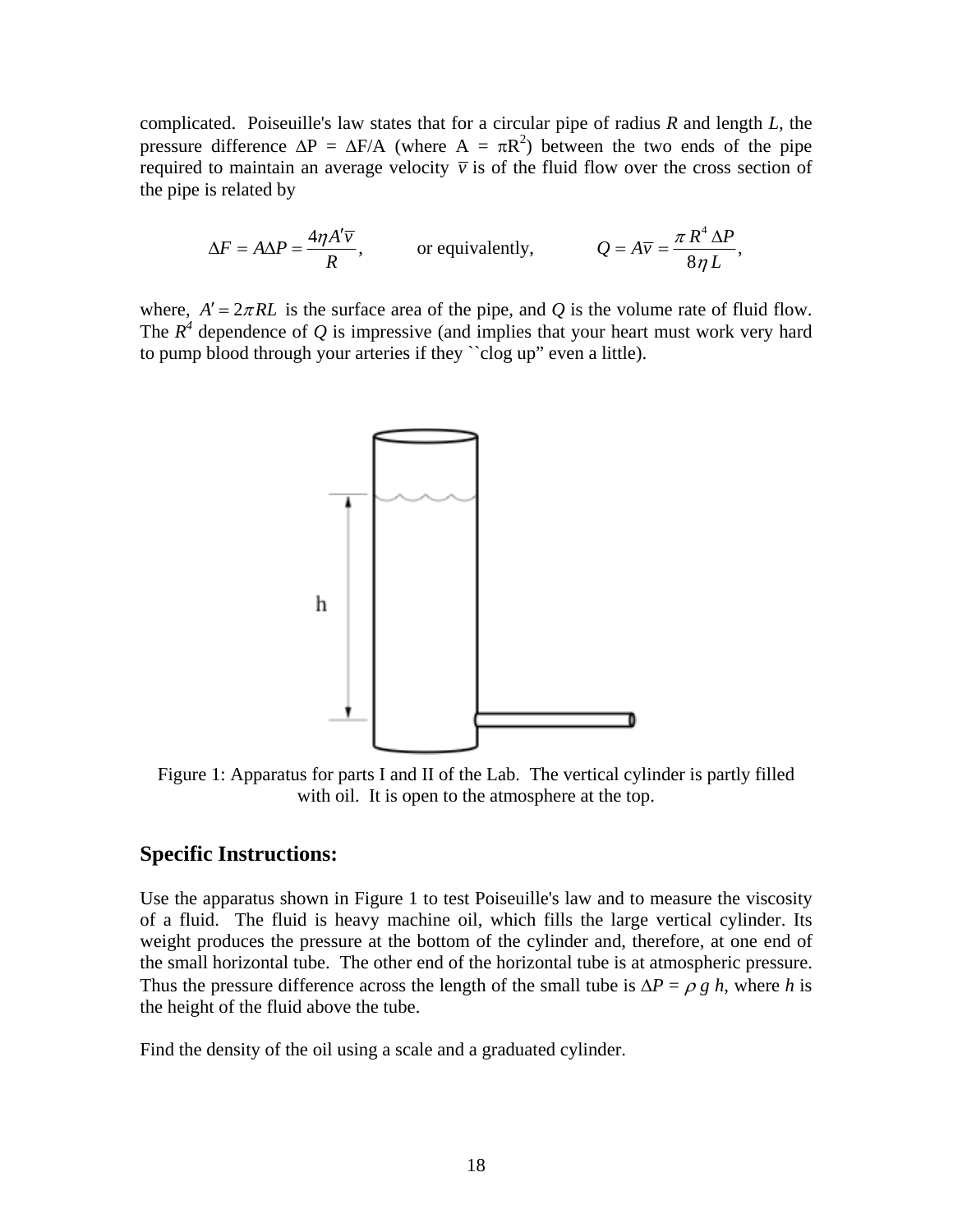Measure the flow rate in each of the three available tubes (radii 0.319, 0.239 and 0.216 cm), using a stopwatch and a graduated cylinder.

Hints: Keep the small tube horizontal to minimize the effect of gravity on the flow. Measure the height of the fluid in the vertical cylinder before and after the oil flows out, and use the average value. From which point should the height be measured?

#### **Analysis:**

First use your data to test the assertion that Q is proportional to  $R^4$ . Although it isn't strictly true, assume that each tube has the same length *L*. Then you can reformulate Poiseuille's equation as:

$$
Q =
$$
Constant x  $R^{\alpha}$ 

Analyze your data to determine the exponent  $\alpha$ .

Do this two ways, both using Excel.

After entering your data for R and Q, make a scatter plot of this using WPTools. Click on the horizontal axis, and then and Format Axis  $\rightarrow$  Scale to check the box Lorgarithmic scale. Then, do the same for the vertical axis. This converts your plot to a log-log plot. On a printout of this plot, draw a "best fit" straight line, and measure its slope in units where each power of 10 on the plot counts as 1 unit. The numerical value of your slope is your measurement of  $\alpha$ 

You can get WPTools to do the equivalent of the above procedure by entering the log of your data for R and Q in your Excel sheet. As hinted in Appendix A, if a value of R is in cell A2, you can put its log in cell C2 by clicking on that cell and typing  $=\log(A2)$  in the formula bar of the sheet. After typing Enter, the value should appear. Then, drag downwards on the little box in the lower right corner of the cell to take the log of your other values of R. After creating a column the values of  $log(Q)$  as well, use WPTools to make a scatter plot of  $log(Q)$  vs.  $log(R)$ , and do a linear fit. Then parameter al is the value of  $\alpha$ , and SE(a1) is an estimate of the uncertainty in your measurement of  $\alpha$ 

Next, find the viscosity  $\eta$ . For this part of the analysis, assume that the exponent  $\alpha = 4$ . Rework Poiseuille's equation to extract the value of the coefficient of viscosity, and use your three measurements of  $Q$  to calculate three values of  $\eta$ . Are the values close to each other? As mentioned in Appendix B, a simplified error analysis is to report the average of the 3 values of  $\eta$  as your best estimate, with an uncertainty of  $|\eta_{\text{max}} - \eta_{\text{min}}|/2$ .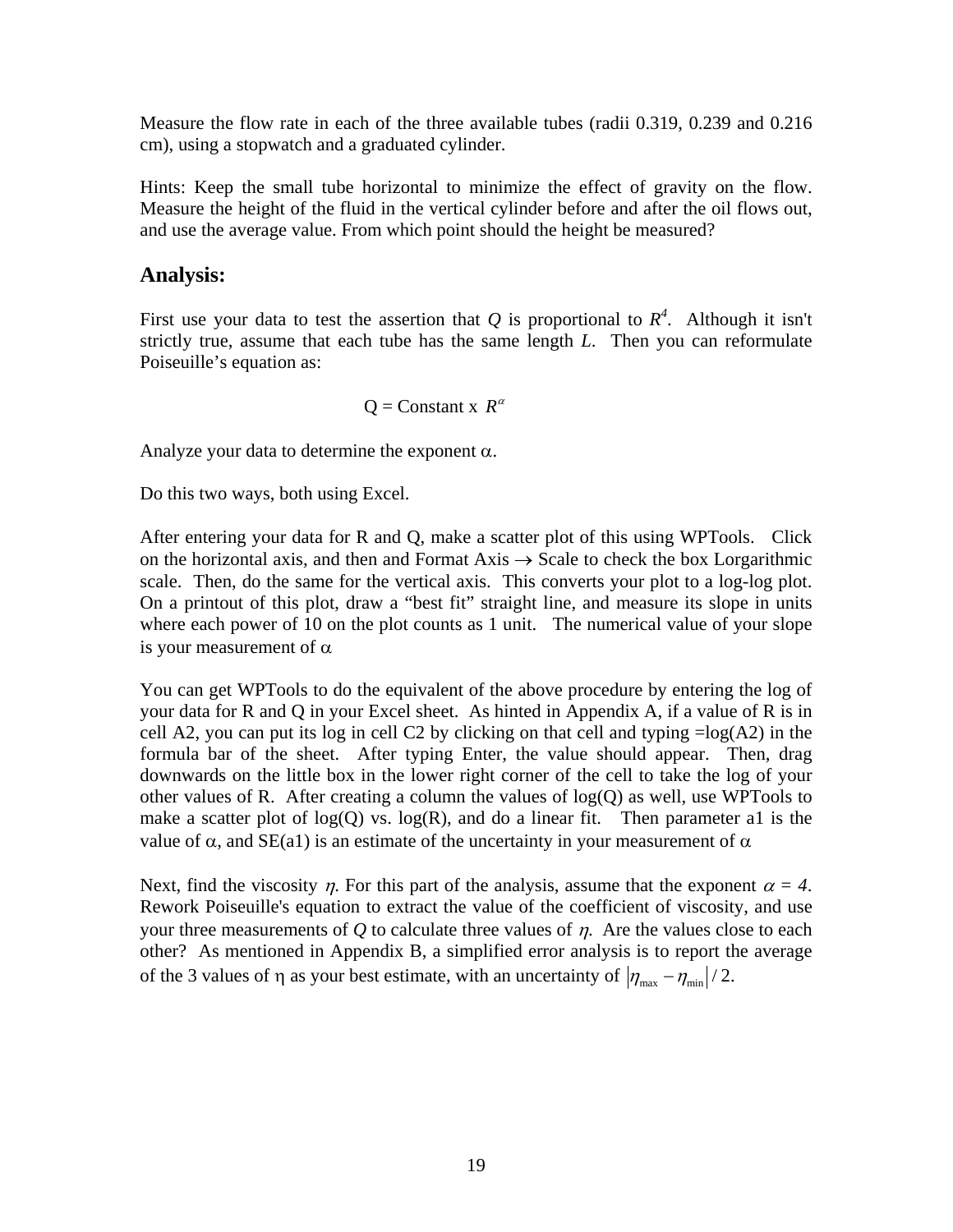### **II. Terminal Velocity**

An object falling through a viscous fluid feels three forces. Gravity pulls the object downward:

$$
F_{\rm grav} = \rho V g
$$

where  $\rho$  and *V* are the density and volume of the object, respectively, and *g* is gravitational acceleration. The buoyant force pushes the object upward:

$$
F_{\text{buoy}} = \rho_f V g,
$$

where  $\rho_f$  is the density of the fluid. Finally, there is a drag force opposing the motion of the object. Stokes' law gives the drag force on a spherical object of radius *R* moving with velocity *v* in a viscous medium:

$$
F_{\rm drag} = 6\pi \eta R v \quad \bigg(\approx \frac{A\eta}{R}\bigg),
$$

where  $R$  is the radius of the sphere. When these three forces balance, no net force acts on the sphere, so it falls with constant velocity, called "terminal velocity". Combine the expression of the three forces acting on the spherical object to derive the expression of the "terminal velocity".

#### **Specific Instructions and Analysis**

Test the equation you just derived by measuring the terminal velocity of small lead spheres (of density  $\rho = 11.7$  g cm<sup>-3</sup>) that fall through the oil you analyzed in the first part of the Lab.

Measure the diameter of one of the spheres, taking an average of several measurements if it isn't really spherical. Measure the velocity of the sphere falling through the oil using a stopwatch. Repeat the experiment for at least three different spheres. Are the measured values close to the values predicted by your equation?

Assuming Stokes' law to be correct, use your measurements of the terminal velocity to deduce another experimental value (and uncertainty) of the viscosity  $\eta$  of the fluid. Compare with your value from the first part of the Lab.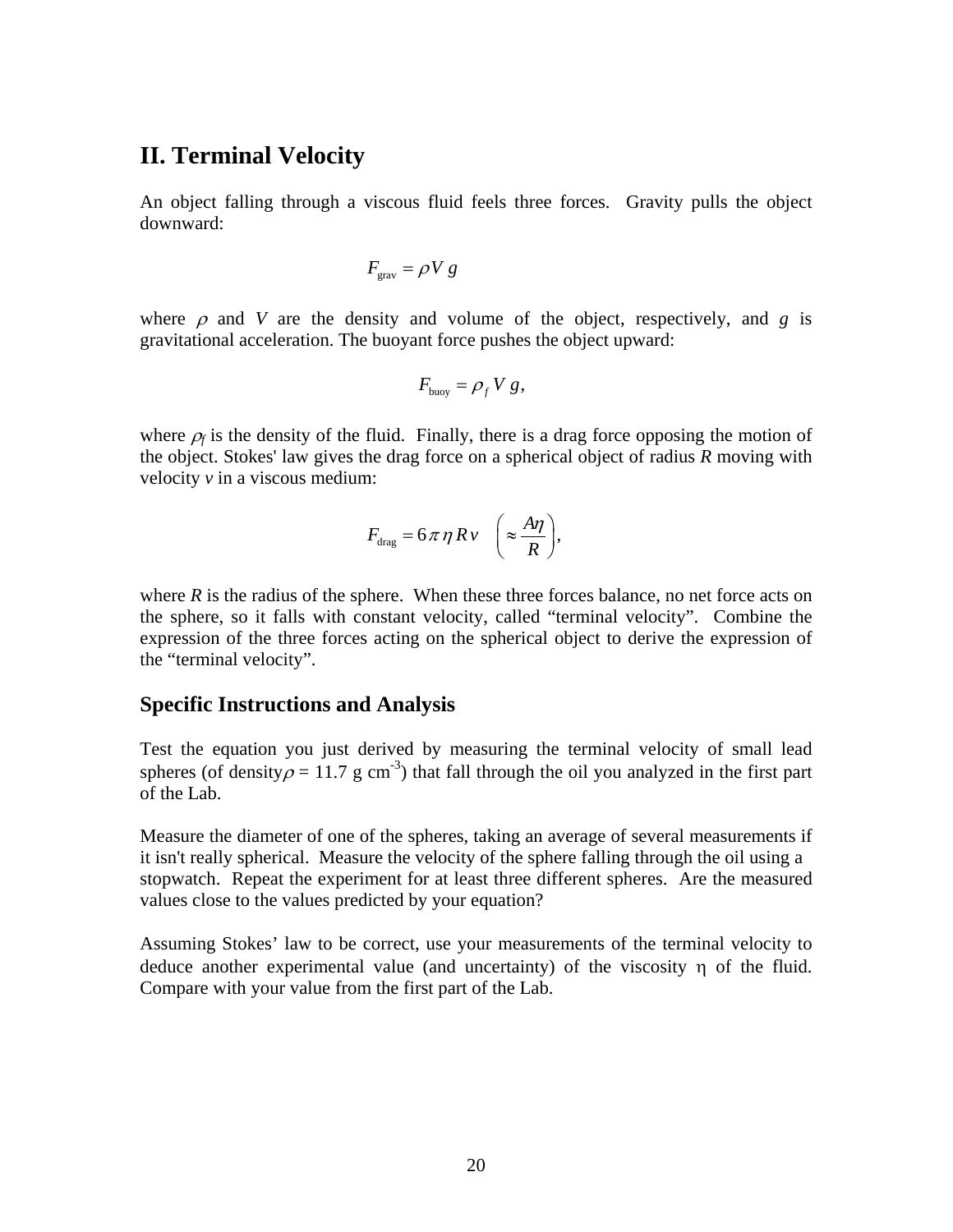

Figure 2: Apparatus for part III of the Lab.

The density of gas in a helium balloon is less than the density of the surrounding air, so the balloon feels a net upward force. The buoyant force ( $\rho_{air} = 1.29$  kg m<sup>-3</sup> at 1 atm pressure) can be balanced by hanging a mass below the balloon as in figure 2.

The total weight is:

$$
W_{\text{total}} = \left(m_1 + m_{\text{string}} + m_{\text{balloon}} + m_{\text{He}}\right)g
$$

where  $m_l$  is the mass hanging below the balloon,  $m_{\text{string}}$  is the mass of the string,  $m_{\text{balloon}}$  is the mass of the (empty) balloon, and  $m_{\text{He}}$  is the mass of the helium within the balloon.

The masses of the balloon, string, and hanging weight can be measured on scales, but for the mass of the helium you have to rely on measurements of volume and pressure. Given that the atomic mass of helium is 4, if there are *n* moles of helium in the balloon, the mass is  $m_{\text{He}} = 4.00 g \cdot n$ .

The ideal gas law relates n to the pressure, volume, and temperature of the balloon (*P*, *V*, and *T*) and the universal gas constant:  $P V = n R T$ . Solving for *n* and substituting  $R =$ 8.3145 J mol<sup>-1</sup> K<sup>-1</sup> and T = 293K (approximate room temperature) allows you to calculate the mass.